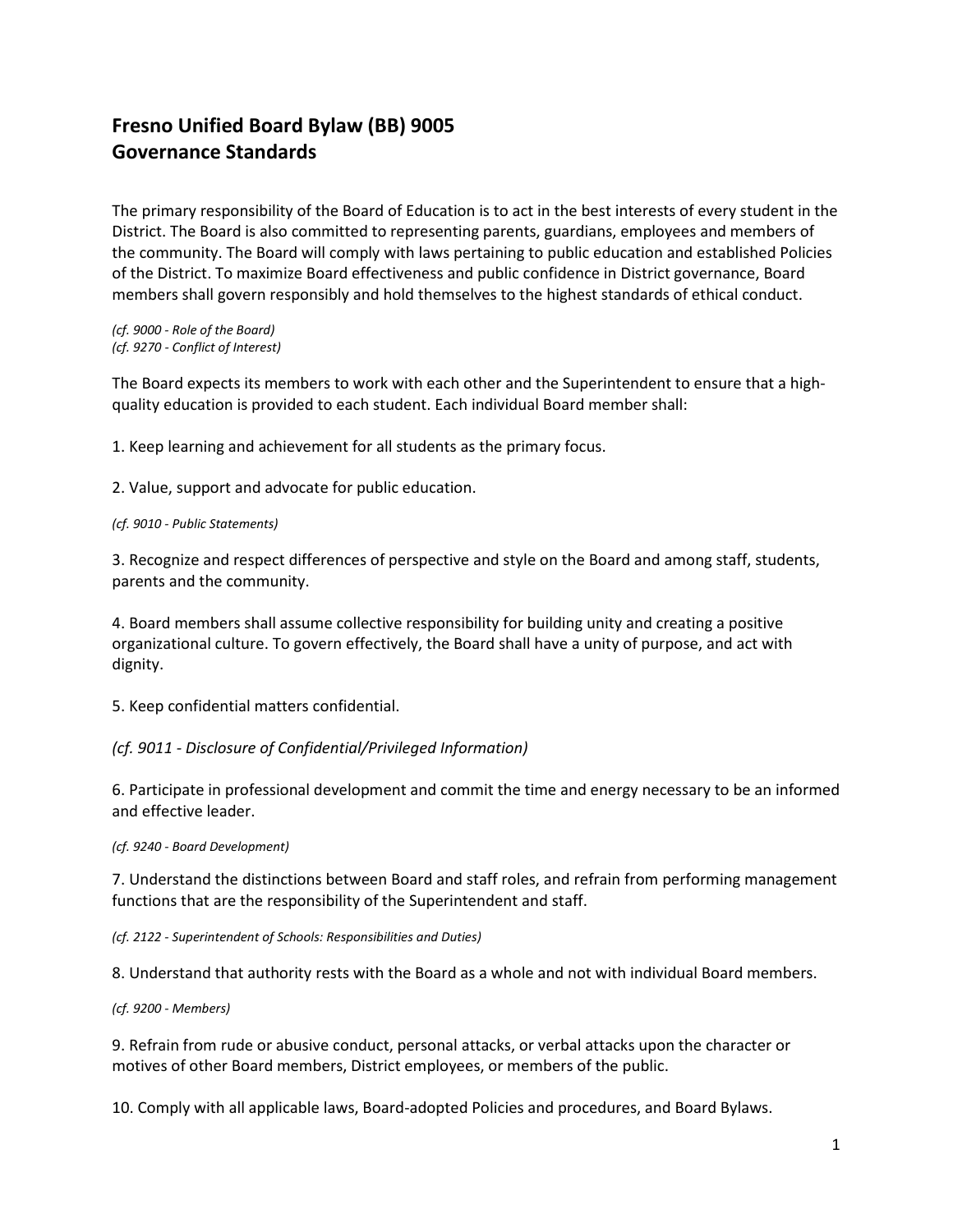Board members also shall assume collective responsibility for building unity and creating a positive organizational culture.

To operate effectively, the Board shall have a unity of purpose and:

1. Keep the District focused on learning and achievement for all students.

2. Communicate a common vision.

*(cf. 0000 - Vision) (cf. 0100 - Philosophy) (cf. 0200 - Goals for the School District)*

3. Operate openly, with trust and integrity.

4. Govern in a dignified and professional manner, treating everyone with civility and respect.

5. Govern within all applicable laws and Board-adopted Policies and procedures, including Board Bylaws.

*(cf. 9311 - Board Policies) (cf. 9312 - Board Bylaws)*

6. Take collective responsibility for the Board's performance.

7. Periodically evaluate its own effectiveness.

*(cf. 9400 - Board Self-Evaluation)*

8. Ensure opportunities for the diverse range of views in the community to inform Board deliberations.

*(cf. 1220 - Citizen Advisory Committees) (cf. 9323 - Meeting Conduct)*

9. Maintain accountability through oversight and monitoring.

In order to maintain effective management and clarity of roles, individual Board members shall interact with District administration as follows:

1. Board members shall direct questions or requests for information to the Superintendent, Chief of Staff, or Designee. If substantial staff time will be required to complete a particular project/task, the superintendent may bring the request to the board for discussion/approval to determine if time should be spent acting upon the Board member's request.

2. In recognition of the time constraints on the Superintendent, Board members acknowledge that the Superintendent will endeavor to equitably divide time among Board members. The Superintendent will be available to individual Board members at a minimum for monthly meetings. Board members will schedule meetings, in advance, to the maximum extent feasible. Except for limited emergency situations, Board members will avoid unscheduled drop-in meetings.

No individual meetings shall violate the Brown Act. The Board acknowledges that a discussion or decision outside of a scheduled Board meeting could result in a violation of the Brown Act.